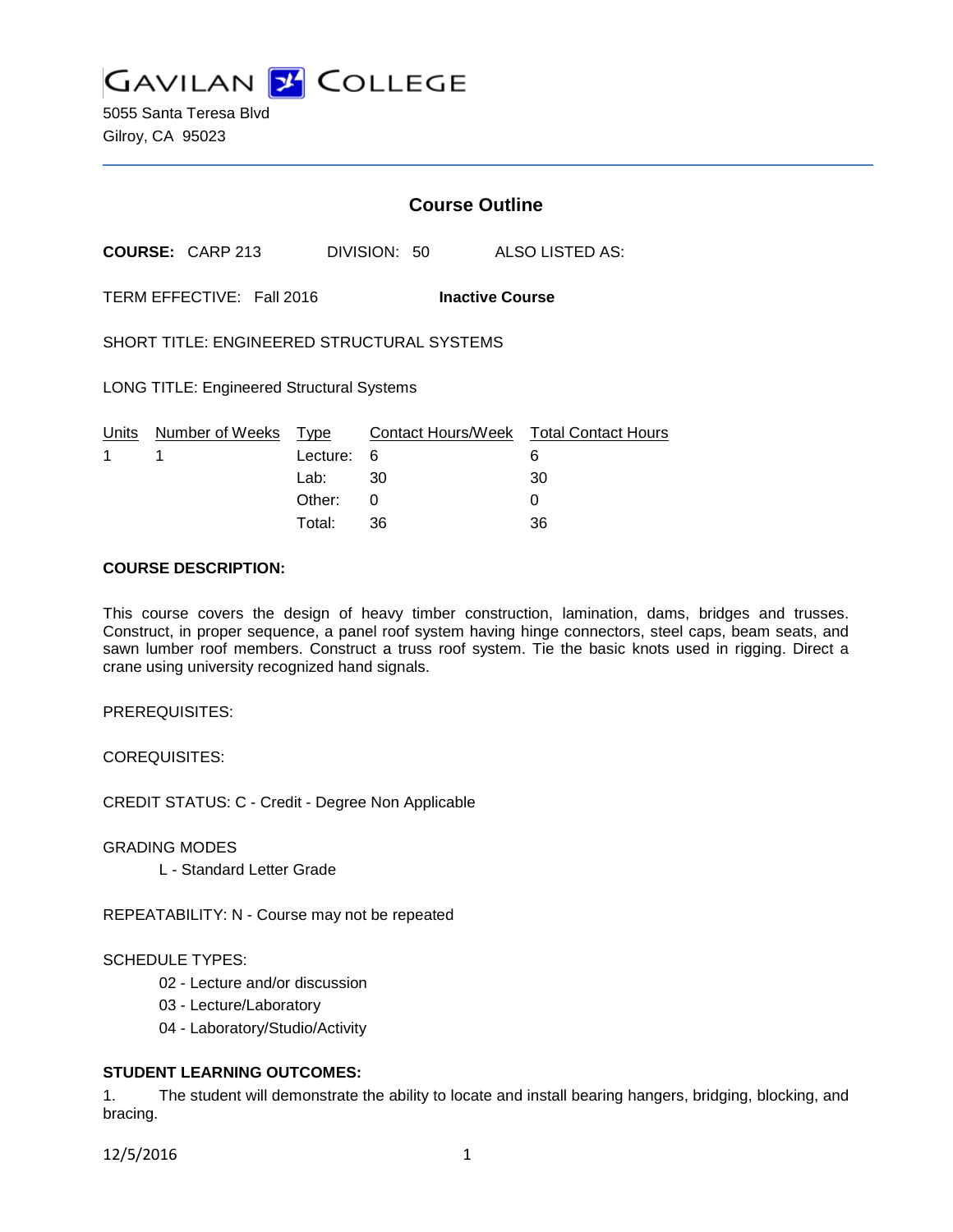Measure: Class Performanace, Quizzes  $PLO: 2$ ILO: 1, 2, 3, 7 GE-LO: Year assessed or anticipated year of assessment: 2012-13

2. The student will layout and install wood columns and beams with proper post bases, post caps, and hangers.

Measure: Class Performance, Written Exams PLO: 2 ILO: 1, 2, 3, 7 GE-LO: Year assessed or anticipated year of assessment: 2012-13

## PROGRAM LEARNING OUTCOMES:

1. Demonstrate journey level skills, including those skills necessary to build all concrete infrastructures that comprise the California transportation system.

2. Locate on the blueprints and in the specifications, the information needed to construct various types of structures and assemble its various components.

3. Perform horizontal layout and vertical layout of wood framed wall components. Install interior and exterior trims and moldings. Construct various types of roofs and stairs.

# CONTENT, STUDENT PERFORMANCE OBJECTIVES, OUT-OF-CLASS ASSIGNMENTS

Inactive Course: 11/28/2016

Out-of class assignments: For each topic, the student will read chapters and do homework assignments at the end of those chapters.

## 2 lec, 10 lab

- A. Framing systems
- a. Type of construction
- b. Uniform Building Code
- c. Framing systems
- a. Conventional framing
- b. Heavy timber
- c. Ordinary construction
- d. Plywood box
- d. Plan conventions
- A. Framing materials
- 1. Properties of wood
- A. Grading of wood products
- B. Soft wood lumber
- C. Structural glue-laminated timbers
- D. Wood-plywood glued structural members
- E. Plywood
- F. Material quantities
- G. Poles
- B. Framing layout, structural principles and design
- 1. Structural plans and framing layout

12/5/2016 2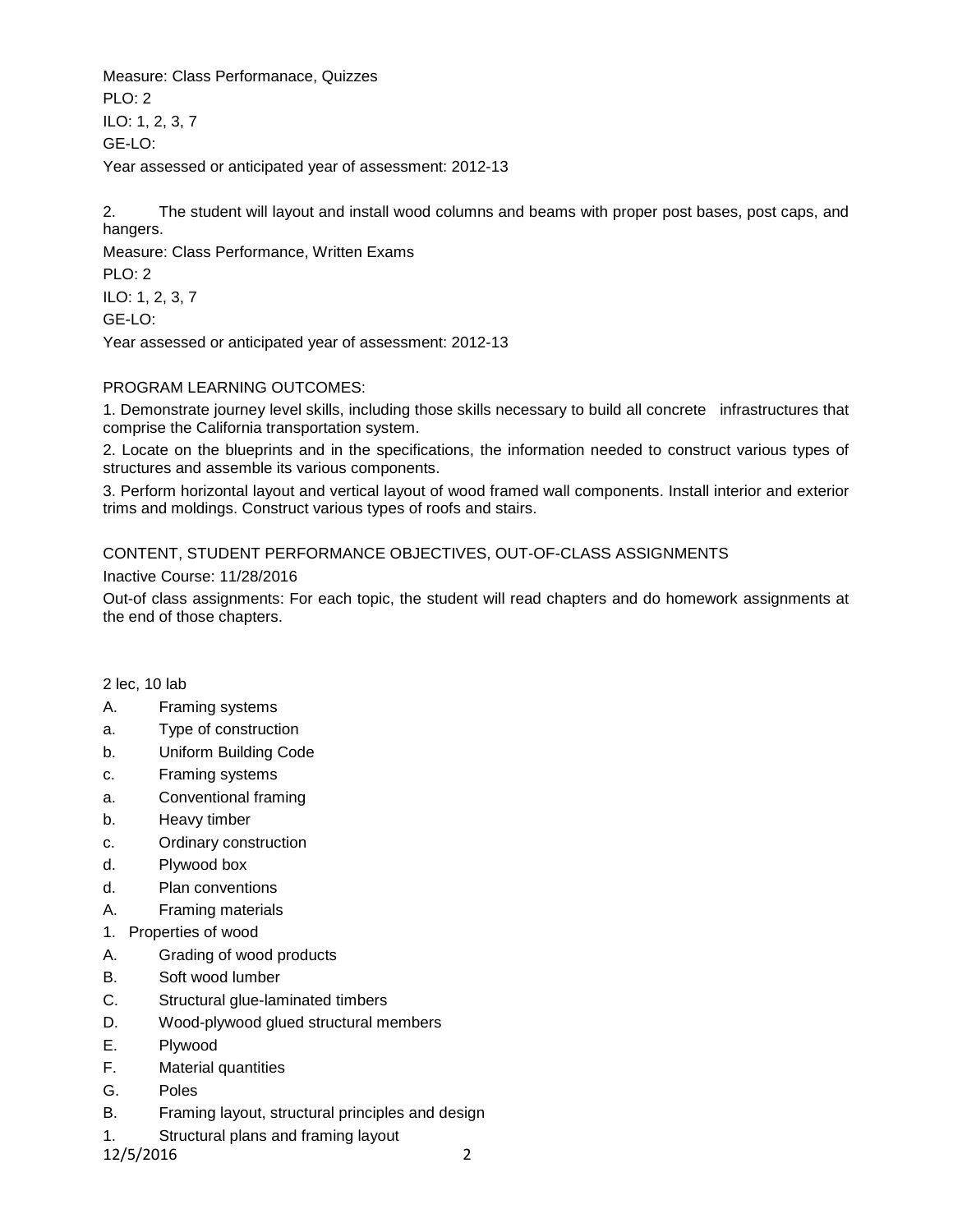- 1. Grids
- 2. Tiedown symbols
- 3. Shear wall layout
- 4. Diaphragm construction and nailing schedule
- 5. Using the right triangle for layout
- 6. Laying out a brace
- 2. Structural principles and design
- 1. Load
- 2. Types of loads
- 3. Strength
- 4. Stiffness
- 5. Horizontal members
- 6. Camber
- 7. Columns
- 8. Diaphragm construction
- C. Tools and equipment
- 1. Hand tools
- 2. Power tools
- 1. Safety rules for power tools
- 2. Extension cords
- 3. Procedures

SLO: The student will demonstrate the ability to safely use a portable electric circular saw, gasoline powered chain saw, electric drill motor, heavy duty reciprocating saw, electric rotary hammer, and electric impact wrench. The student will demonstrate the ability to follow engineered nailing and fastening schedules.

Assignments: Read the chapters covered in the lecture and do the homework exercises at the end of the chapters. Answer the study guide questions on the assigned subject.

Demonstrate the ability to safely use a portable electric circular saw, gasoline powered chain saw, electric drill motor, heavy duty reciprocating saw, electric rotary hammer, and electric impact wrench. Demonstrate the ability to follow engineered nailing and fastening schedules.

2 lec/10 lab

- D. Connectors and structural hardware
- 1. Common fasteners
- 2. Timber fasteners
- 3. ICBO listed fasteners
- E. Rigging
- a. Weight and shape
- b. Wire rope
- 1. Wire rope lay
- 2. Safety factors
- 3. Wire rope end fittings
- c. Fiber rope
- a. Elements
- b. Strength
- c. Whipping ends
- d. Knots
- d. Chains
- e. Slings
- f. Hooks
- g. Hoisting materials

12/5/2016 3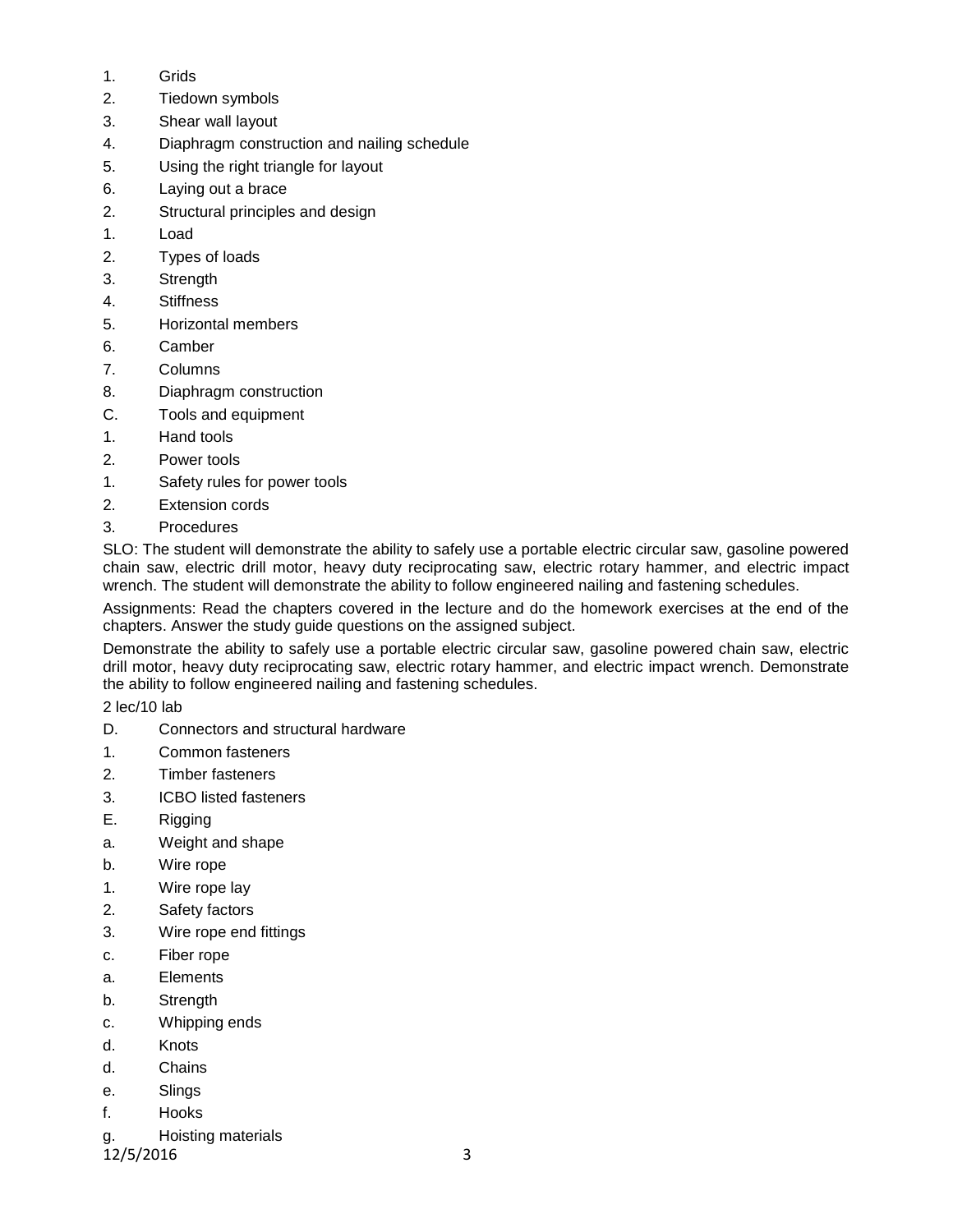- F. Erecting procedures
- 1. Lifting glulam beams
- 2. Erecting trusses
- 3. Temporary bracing
- 4. Ladders, stairs, and ramps

SLO: The student will identify the proper way to uncoil a spool of rope. The student will tie eight basic knots and select the proper knot for a specific rigging operation. The student will demonstrate the ability to locate and install bearing hangers, bridging, blocking, and bracing.

Assignments: Read the chapters covered in the lecture and do the homework exercises at the end of the chapters. Answer the study guide questions on the assigned subject.

Identify the proper way to uncoil a spool of rope. Tie eight basic knots and select the proper knot for a specific rigging operation. Demonstrate the ability to locate and install bearing hangers, bridging, blocking, and bracing.

2 lec/10 lab

- G. Plank and beam construction
- a. Plank and beam framing
- b. Columns
- c. Girders, beams, and joist
- d. Compound beams
- e. Decking material
- a. Length and lay-up arrangements
- b. Application and nailing schedules
- f. Safety in plank and beam construction
- H. Glulam construction and panel roof systems
- a. Glulam structural materials
- a. Fabrication
- b. Glulam timber specifications
- c. Advantages and limitations of glulams
- d. Typical beam shapes
- e. Cantilever and continuous span systems
- b. The panel roof system
- I. Trusses
- A. Construction of trusses
- a. Height-to-span ratio
- b. Camber
- c. Timber connectors
- B. Light weight high strength trusses
- C. Bracing trusses and beams during construction
- D. Safety in erecting trusses, beams, and arches
- a. Working at heights
- b. Advanced planning for safety
- c. Safeguarding against overloading

SLO: The student will demonstrate the proper use of hand signals to direct crane operations. The student will layout and install wood columns and beams with proper post bases, post caps, and hangers. The student will demonstrate the ability to install wood and wood-metal trusses and engineered manufactured structural components. The student will demonstrate the ability to locate and install lateral seismic ties in a roof structure.

Assignments: Read the chapters covered in the lecture and do the homework exercises at the end of the chapters. Answer the study guide questions on the assigned subject.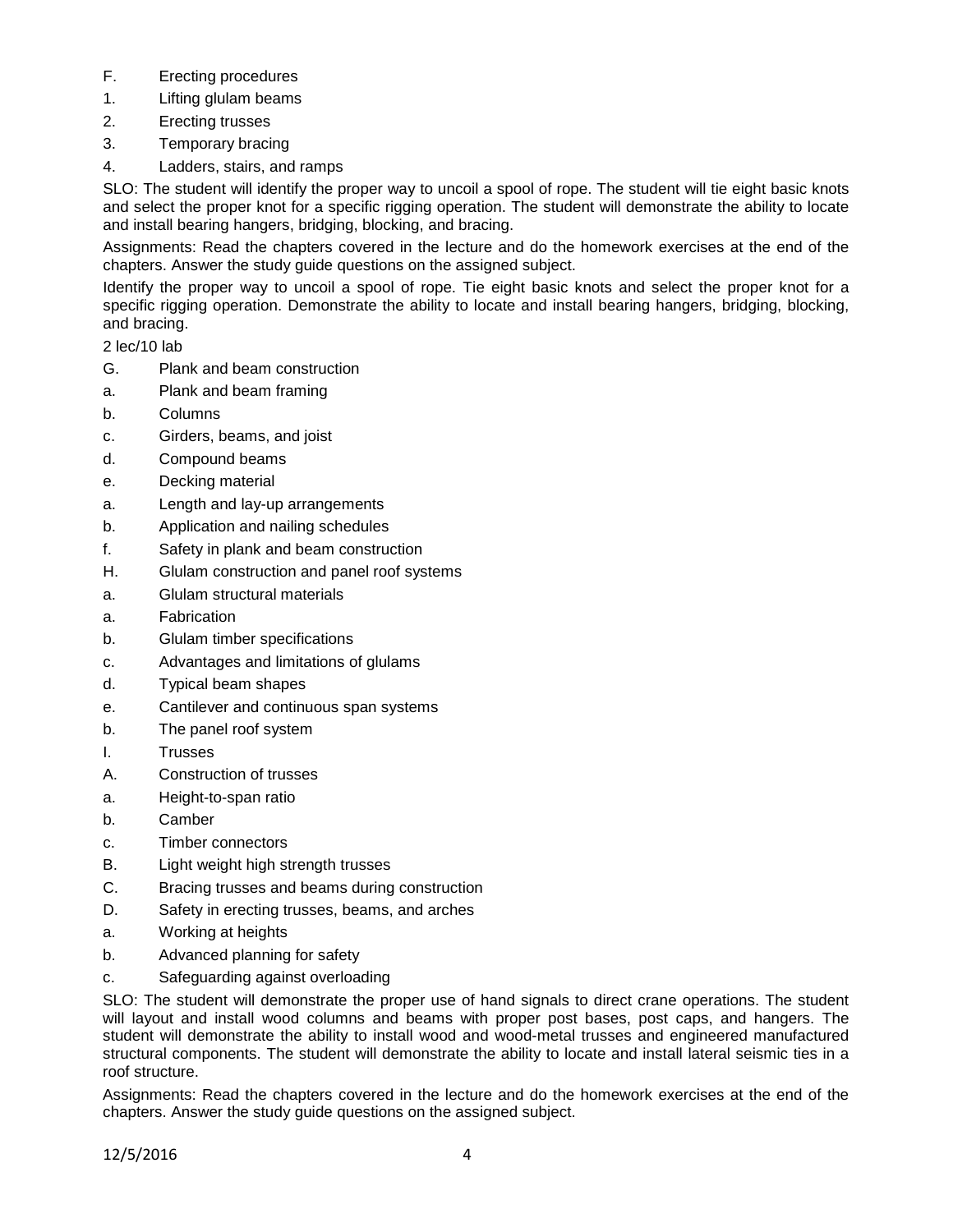Demonstrate the proper use of hand signals to direct crane operations. Layout and install wood columns and beams with proper post bases, post caps, and hangers.

Demonstrate the ability to install wood and wood-metal trusses and engineered manufactured structural components. Demonstrate the ability to locate and install lateral seismic ties in a roof structure.

2 hours

Final exam

#### **METHODS OF INSTRUCTION:**

- A. Lecture and discussion
- B. Visual aids
- C. Demonstrations
- D. Group hands-on exercise
- E. Individual hands-on exercise
- F. One-on-one hands-on instruction

## **METHODS OF EVALUATION:**

The types of writing assignments required: Written homework Reading reports Lab reports Essay exams The problem-solving assignments required: Homework problems Field work Lab reports Quizzes Exams The types of skill demonstrations required: Class performance Field work Performance exams The types of objective examinations used in the course: Multiple choice True/false Matching items Completion Other category: None The basis for assigning students grades in the course: Writing assignments: 10% - 30% Problem-solving demonstrations: 10% - 40% Skill demonstrations: 30% - 80% Objective examinations: 10% - 30% Other methods of evaluation: 0% - 0%

## **REPRESENTATIVE TEXTBOOKS:**

Required: